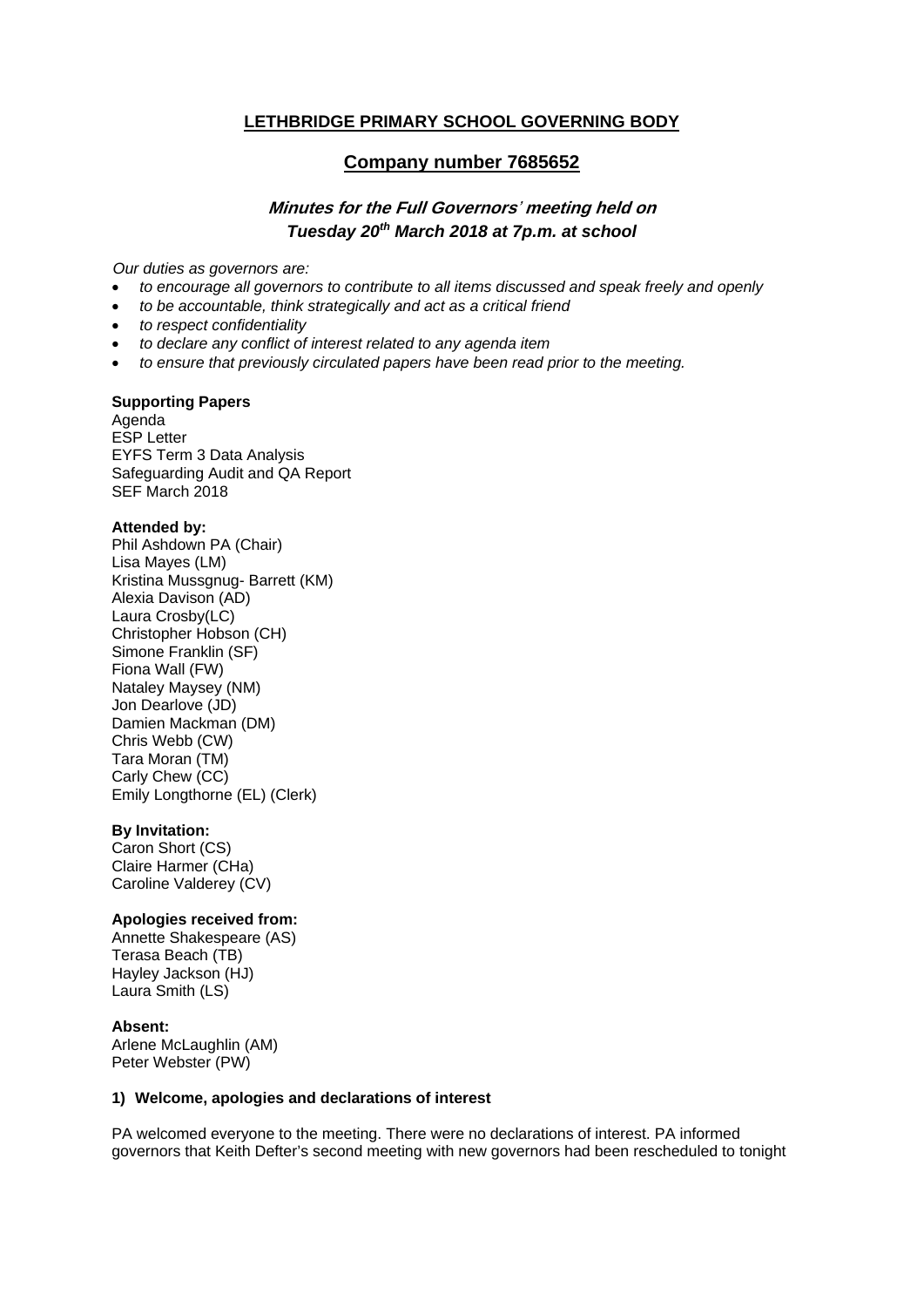and therefore JD, LC, FW and NM would leave the meeting after twenty minutes in order to attend it, thus PA decided to first discuss the SDP and ESP letter.

#### 2) **Notification of items for AOB**

There for no notifications for items of other business.

#### **3) Minutes of Previous Meeting held 1st February**

The minutes were accepted and signed as a correct record of the meeting.

#### **4) Matters Arising**

PA had circulated the SIP questions on Governorhub.

PA asked if new governors had completed their Hays Child Protection training. AD confirmed she had completed it. LM thanked AD. CHa will check if there are any outstanding.

All but two DBS applications for new governors have been completed, PA will follow up on those outstanding.

The Pupil Voice questionnaire and results are yet to be circulated- **ACTION LM/CHa/CS.**

EL gave TM AS' email address.

EL amended the Values policy.

### **5) SEF update**

The SEF had been circulated prior to the meeting. LM said that at the last meeting the information wasn't finalised, the SEF has since been updated. LM informed governors that the key issues remain the same but it has now states what we have been doing as an accurate reflection of where we are. LM said that she wants to add the pupil voice work into the SEF and also information from link governor reports**.** PA asked if the SEF was updated three times per year. LM replied yes. PA added that this is probably more than other schools. LM agreed, but added that she feels it is good practice for her to continuously check the data. PA asked if governors had any questions. KM asked what had been done so far to tackle the increase of EAL children in EYFS as it was a big change to previous years. CV, EYFS Phase Leader, replied that 34% of the children in EYFS are children with EAL so that rather than having lots of interventions, they worked out as a unit how to change the provision and teaching, for example visual timetables. CV added that the EAL provision works well within the EYFS as they learn visually and in their play. LM added that there are more intervention groups further up the school. CS said that Jo Moore attended training at Robert Le Kyng to gain new ideas and an EAL assessment. CS said they are also using the 'Racing to English' program in phases, for example one TA has a designated afternoon to run EAL interventions for 26 children. KM added that some children will have very little or no English whereas others may have a good level of English. CS replied that the new assessment groups the children into competency bands. CHa said that the program helped children in year 5 who had been at Lethbridge for some years catch up on vocabulary. LM said that they are mindful of how they communicate with parents and want a translation service on the school website which would be available to parents at no further cost for the school. LM said there are members of staff who can speak Polish, Spanish and Bengali which is helpful. LM added that they are mindful of how the newsletters are being written. KM asked if there was a predominant language. LM replied that there was not, however there is a movement in Swindon where every school gives a list of staff who can speak other languages in order to share a translation service within schools and timings would need to be agreed. PA thanked LM for her report.

### **6) SDP update**

PA thanked the link governors who had written reports and added them to Governorhub so far. LM informed governors that she wants to bring link governor reports into the progress section of the SDP in order to share ownership of the document. PA added that the reports demonstrated good collaborative work. LM asked if anyone had any highlights from their visit that they would like to share. PA noted that reports have been completed by NM, AS, TB and LS who unfortunately were absent (NM arrived five minutes later). PA asked if anyone had any questions on the reports. FW asked what the expected frequency of the visits is, as each visit will bring up an action to follow on. PA replied that visits will naturally follow on from each other in a cycle and that governors monitor actions as a critical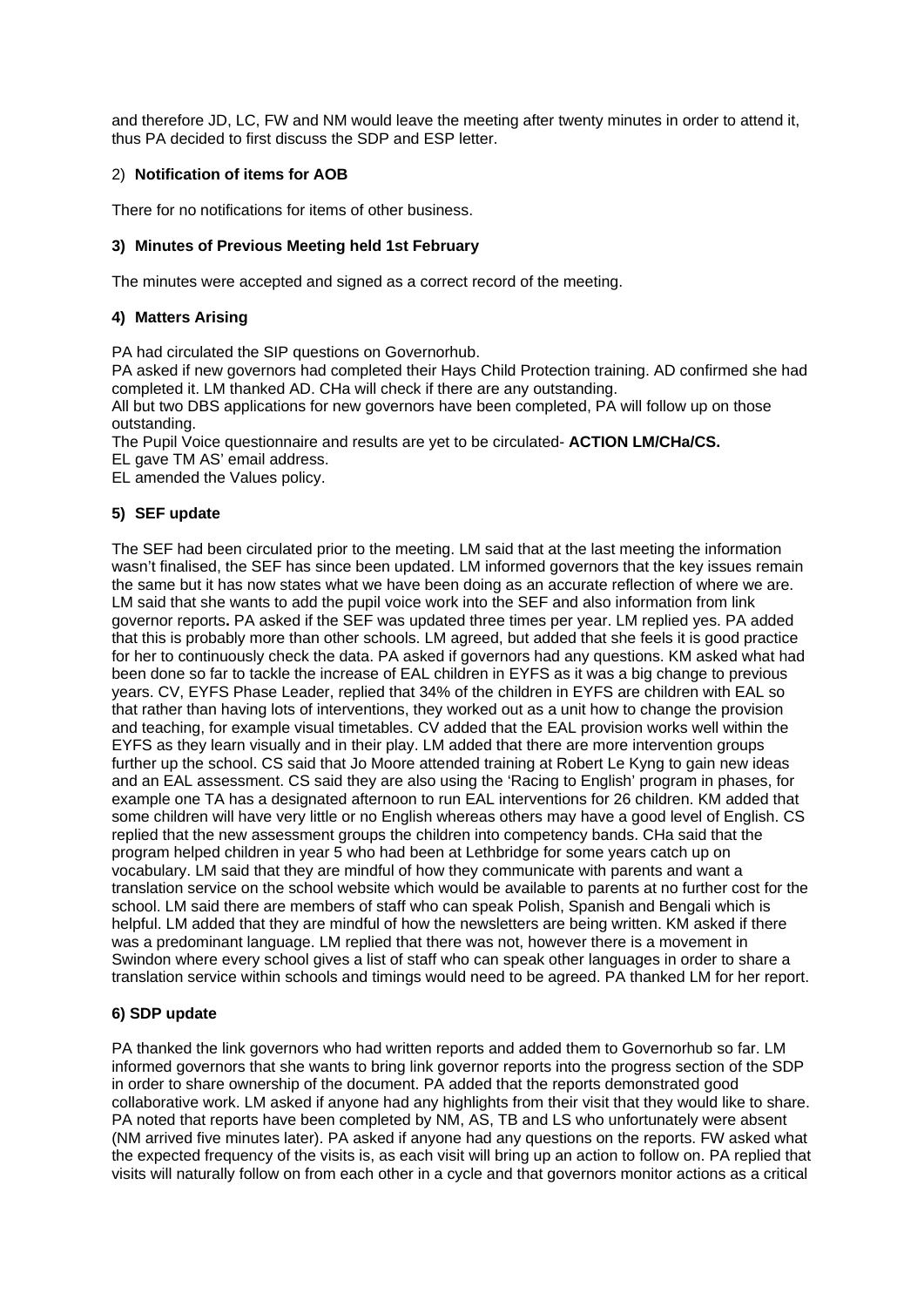friend. LM recommended that link governors visit twice per year, firstly once the SDP is up and running and then again towards the end of the academic year to check if objectives are being met. FW asked if you need to write a report if you come in to see assemblies and school events. LM replied that you would write a report if what you were coming to see was part of a plan or objective. PA added that writing reports helps us to remember pertinent information. FW said that her meeting with Lucy Pryke helped bring the SDP to life. LM said that in the near future she wants the link governor reports to be a part of the SDP to demonstrate that staff and governors are involved in monitoring and would love for more governors to attend the SDP writing day. SF suggested a governor's column on the SDP. KM suggested link governors give LM a written comment which can be added into the SDP to give them ownership. PA thanked NM for her Maths report and asked how she was feeling about the role as before she was apprehensive. NM replied that she was feeling less worried as they have divided STEM into Maths and Science to be shared between herself and AM. NM said that the meeting was very interesting. PA asked staff governors who had been involved in a link visit how they felt it went. TM replied very well, she enjoyed meeting governors in a new context and discussing the subject they are passionate about. SF informed governors that due to a change in circumstances she is now unable to fulfill the English link role and asked if anyone would be willing to take it on. LC replied that she would be happy to take on the role. PA, LM and SF thanked LC. EL will send CC and LC each other's emails. **ACTION CLERK.**

# **7) EYFS Data update**

PA and LM thanked CV for attending the meeting. CV had circulated the EYFS term 3 data analysis and her accompanying notes prior to the meeting. CV informed governors that ARE means Age Related Expectation. CV said that the main concern is that writing at ARE is lower than expected, however she said that after attending compulsory moderation they feel that that they were too cautious and have since moderated within the year group and writing has increased to 47% at ARE and reduced children working below ARE to 27%. CV said that this is a more accurate reflection. PA asked if all schools attend moderation. CV replied that once a year they attend compulsory moderation with the LEA, but they also moderate within the cluster termly. CV informed governors that the following things will be put in place between now and the end of year to ensure remaining children working below are supported but also given the opportunities to reach expected: Early morning Activities to cover basic skills e.g 'Super Sentences,' Continue to develop fine motor skills through dough discos, squiggle while you wiggle, provide writing challenge through play provision to encourage children to embed what they have learnt with the adults in their own play through child initiated writing which is stimulating and relevant and continue to identify these children on the weekly plan to ensure all adults know where they are and how to move them on. CV added that they will continue to moderate within the cluster of Even Swindon, Robert Le Kyng and King William Street to ensure the levels are accurate. CV said that next term they will focus on child initiated evidence to prove their knowledge is embedded. CH asked if there was any input in moderating from outside the area as there had been a previous issue with moderation within Swindon. LM replied that the previous moderating issue was within the KS2 moderation process which is separate from EYFS and KS1 moderation. LM added that we are highly likely to be moderated this year for EYFS and CV said that this was why they were cautious as there is a large emphasis on professional judgement. LM informed CH that professional judgement was not given the same weight in KS2 moderation. CV said that another area of concern was the gap between boys and girls writing as boys continue to be lower in most areas, however the gap has been reduced since baseline where the girls entered much higher across the board. CV informed governors that they continue tweak the unit and play provision, for example keeping the topics of Dinosaur s, Pirates, Mini-beasts and changing 'The Den' (additional classroom) to be based more around Knowledge and Understanding of the World, giving opportunities for investigation and exploration to encourage boys to engage in different types of play. CV said that they have introduced writing/reading/maths to more practical tasks to encourage boys to write and that they continue to use Dough Disco and Squiggle While You Wiggle to improve gross and fine motor skills. CV informed governors that Early Morning Tasks are based on basic skills e.g. letter formation, super sentences, number formation, cutting and sticking to improve confidence in table based tasks. CV said that she is confident that the gender gap will narrow by the end of the year. CV informed governors that the other area of concern is the percentage of EAL is much higher than last year, 34% this year, and therefore the teaching and learning environment continues to be adapted to ensure this group can access learning, for example visual timetables are used for all children on daily session basis and picture cues are used across the whole of the unit. CV said that they have built up relationships with parents through open door policy and Stay & Plays and that this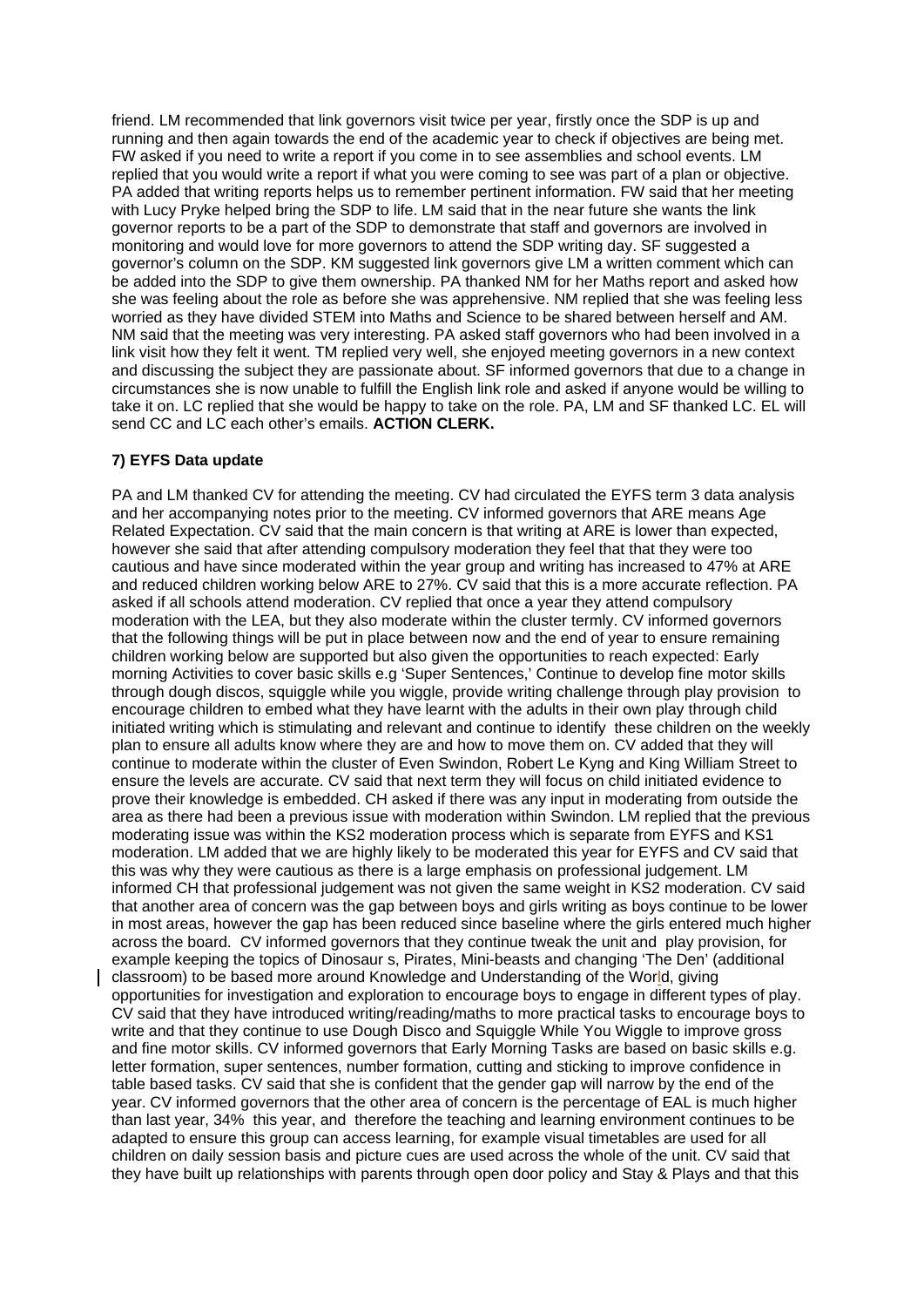term we also plan to send home a book called 'My World, My Family' which children will do at home with their families and then be given the opportunity to share them in class. CV said that they celebrate similarities and differences and also learn about significant celebrations around the world. CV stated that Phonics has now been streamed and that she runs a smaller phonics group containing children working significantly below (which include EAL working below) which focuses on real objects and pictures to improve vocabulary as well as learning the letter sounds. CV said that when appropriate Pre-teaching has been used to teach main skills before going over it as a whole class. Daily reads and precision teaching are interventions that are in place to support those working below, including EAL working below. CV added that they are trialling using ECAT – Every Childs a Talker – which can be used to assess level of language and understanding when they enter EYFS, monitor progress and identify gaps/areas of development as well as working with Jo Moore for more ideas. SF asked if they receive more funding with the increase of EAL. LM replied that it feeds into the funding formula but there isn't a sum of money like PP, but they have been careful to get the correct information from parents so that all EAL children are identified. CV added that this year they will consider the transition to year one further. SF asked if this year was a phenomenon or if there is a foreseeable trend. LM answered that she thinks this will be the trend from now on. KM added that most children who are new higher up the school are EAL. LM agreed and added that there is often movement there due to parents working at Nationwide etc. LM and PA thanked CV for her report and for attending the meeting and CV left the meeting.

### **8) Safeguarding update**

CS had circulated the safeguarding audit and questionnaire and asked for questions to be sent to her prior to the meeting in order to save time and give CS opportunity to look into the answers. CS informed governors that she received a question about the data. CS said that the data went to direct to Sarah Turner,our advisor, for number crunching and she also chose what was relevant. CS said that some people did not answer all the questions; this could be useful to highlight areas of weakness for example whistleblowing. CS said she was asked about the response from TAs and MDSAs. CS said that at the time not everyone had completed the Hays training however this was now up to date and all new staff had received a safeguarding pack which they sign once they have read it. CS said that if any questions were answered incorrectly she has gone to the team leader to check. CS informed governors that MDSA safeguarding training is on the action plan and will form part of the senior MDSA's performance management. CS fed back that the overriding message from the questionnaires was that even if staff were unsure of the answer, they knew to ask for help. CS said another question was whether they should ask regular volunteers to complete Hays training. CS said that the safeguarding messages are adequately covered by the newsletters. CS said that KM had asked about the mobile phone policy. CS answered that we need a new policy as the mobile phone use has escalated and smart phones are now popular. CS said that we need a clear message and this will be reinforced in the behaviour policy and they will be discussing sanctions. CS said that the policy needs to acknowledge that parents have the right to allow their child a phone, particularly if they walk alone, but the school will discourage this due to implications of bullying etc. LM added that the policy needs to demonstrate what we think is right. CS informed governors that the previous policy began as a way of protecting a valuable item, whereas now it is a safeguarding concern and they must be switched off. SF asked if there were lists of best practices. CS said that she has researched other schools policies to see if what they do suits us. CW informed governors that many secondary schools now encourage children to bring their own devices due to lack of IT resources. CS asked CHa how many children she was aware of in her class brought a phone every day. CHa replied that three or four children in her year 5 class hand one in every day. CC added that in her year 6 class eight or nine children hand one in every day. CHa added that phones must be switched off in school. CS asked if any governor would be able to assist with the policy, to please have a think and let her know. PA replied that as safeguarding link governor he will assist CS and LM and let CS know when he is available: **ACTION PA.**

### **9) Premises report**

CW reported that the new toilets on the KS2 playground have been completed and will be signed off tomorrow. He stated that tomorrow children will use those toilets and staff toilets will no longer be used by the children, he added that this had not caused much of an issue. CW informed governors that they should soon find out if we get the bid for replacing the heating. CW reported that the Health and Safety audit had been completed today and he will receive the report soon. The Fire audit had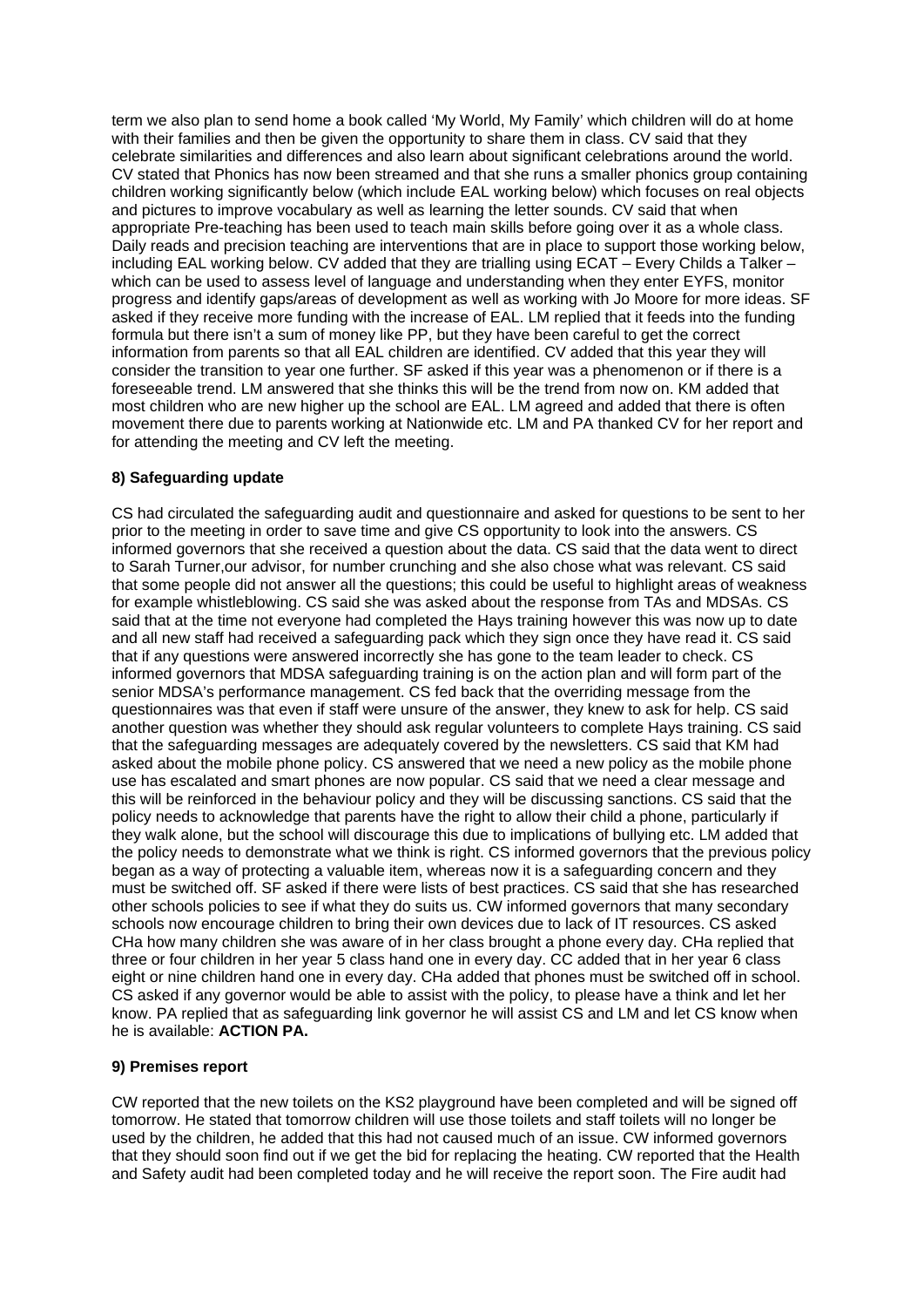been completed and the report received, which was positive and they are now working through the few action points. PA added that CW will feed back on these reports at the next Finance and Staffing meeting. PA asked if the planning application for the pillars had been submitted. CW replied that it had been written and proof-read and will be submitted soon, with a response time of eight weeks. CW added that they had a lot of support this time from community posts online. PA thanked CW for his update.

### **10) Policies:** *Sex and Relationships Education*

CHa informed governors that teaching of PHSE is not mandatory but that we have always taught it, however they now feel it is outdated, for example with social media. Therefore they researched and bought a PHSE program called Jigsaw which can be used from EYFS to year 6 and includes lessons on Sex Education. CHa informed everyone that it is believed that the government plans to make PHSE and Sex Education compulsory by September 2019 and we want to be prepared. CHa circulated Jigsaw's Sex Education section 'Changing Me.' LM added that the content is not compulsory and we need to decide what we feel is appropriate for our children. CHa said that she attended a training course hoping to come away with a new Sex Education policy however it became more complicated, she said SLT need to decide what they want to teach, then take it to governors for approval and then inform the parents as some may choose to withdraw their child, which they have the right to do. CHa said that another person who attended the training had a very difficult meeting with parents about it but following the meeting no one withdrew. CHa added that we have until September 2019 to get a policy in place. CS said that the general feeling is that Jigsaw teaches everything a year earlier than we had been doing. PA asked if they were comfortable with that. CHa replied yes and that all staff have agreed to teach 'Relationships' in term 5 and then continue the program. CHa informed governors that there is a different theme each term. SF asked how much time is spent teaching PHSE. CHa replied one hour per week. SF asked what the benefit of teaching everything a year earlier would be. CHa replied that children are maturing earlier and that by teaching the vocabulary at an earlier age it should prevent embarrassment and silliness later on. CS added that it would prepare them better for secondary school. LM said that the resources are more modern and would first need approval. CHa stated that Nicola Salisbury the PHSE subject coordinator had talked to other schools about Jigsaw's Sex Education and that some choose not to follow it. SF asked if Jigsaw made resources to give information for parents. CHa replied that they did not and she had not received advice at the training she attended. SF asked how Jigsaw had come about and did it have any results? CHa replied that it is reasonably new but it is written by experienced professionals in that field. AD added that the school she works at have been looking into Jigsaw. PA presumed that we have bought Jigsaw because we believe it provides a better delivered program. CS replied yes and that she has already found the lessons on 'Friendships' helpful within her class. CHa noted that we need to agree it before informing parents. PA asked CHa to please keep governors updated, perhaps with a timeline once one is in place. PA thanked CHa for her information.

### **11) ESP Letter**

The Educational Strategic Partnership letter written by Keith Defter had been circulated to all governors prior to the meeting. PA informed governors that so far parents had not been informed of the ESP and at the last meeting it was agreed that it was now appropriate to do so. All the schools need to approve the letter to parents and send it out at the same time. PA asked if anyone had any concerns or comments. KM replied that it sounded very technical and would come out of the blue for parents; KM said she felt a background to how and why the ESP had formed would help inform parents. LM suggested she add a preemptory paragraph in the newsletter to parents. JD asked if it mentioned MATs. PA replied that it did not as there has not been any mention of MATs for some time and is not foreseeable in the short term future going to be discussed. PA added that there would be following updates perhaps twice a year. .KM agreed that a preemptory is a good idea. FW asked if there could be a space on the website where she could direct parents to for further information. LM added that we can adjust the letter slightly so that it suits our parents and asked if governors want her to amend the letter slightly or write a preemptory paragraph. KM said she felt a short comment on the background to the collaboration would be a good idea, CS agreed. CH added that there is lots of terminology that parents, especially those of new starters, may be unsure of and recommended writing out the full terms, KM agreed. LM replied that she will make it 'Lethbridge friendly.' **ACTION LM.** PA thanked everyone for their feedback.